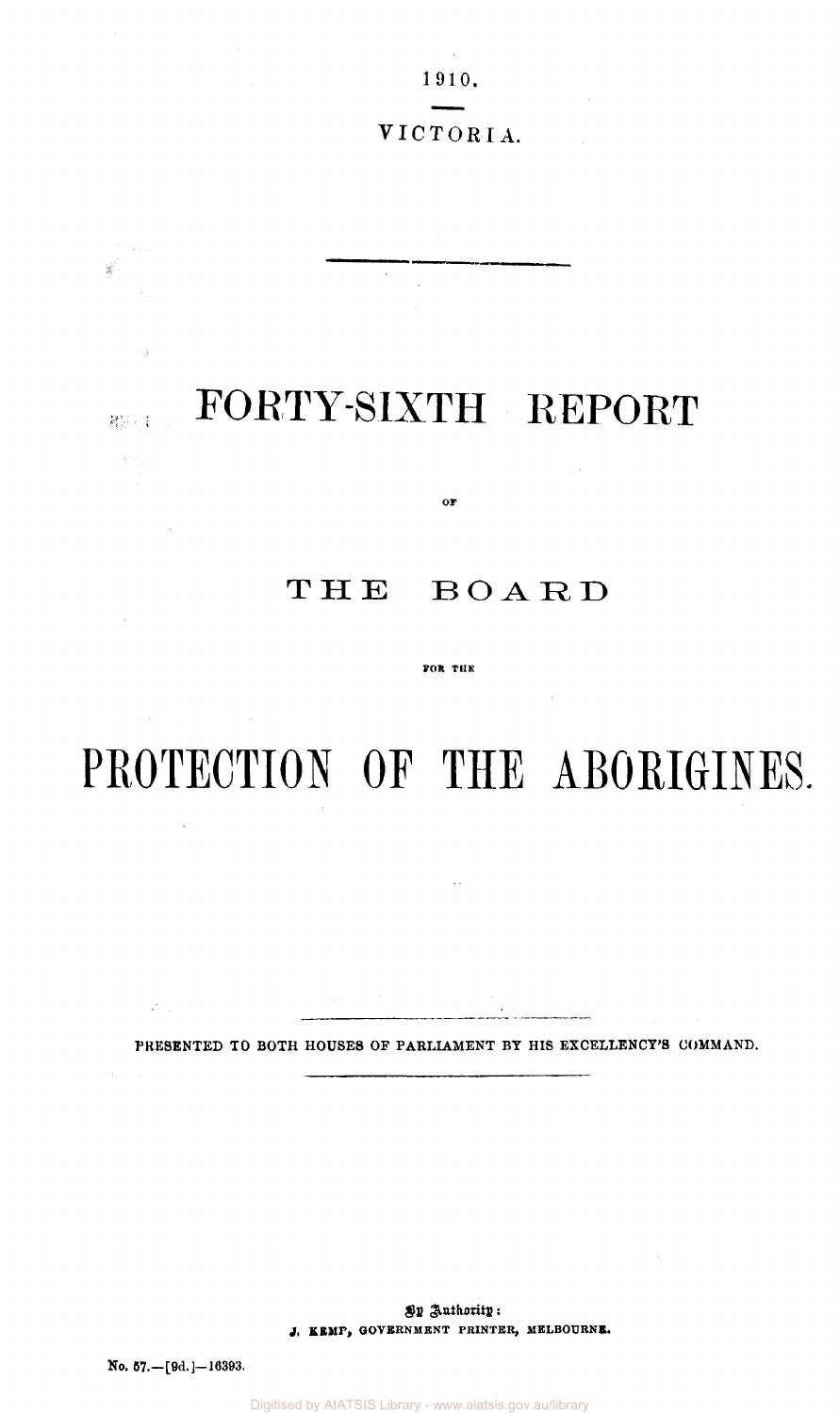MEMBERS OF THE BOARD FOR THE PROTECTION OF THE ABORIGINES.

The Honorable the Chief Secretary, Chairman. W. A. Callaway, Esq., Vice-Chairman. Mrs. Anne F. Bon. W. D. Beazley, Esq., M.L.A. The Honorable James A. Boyd. The Honorable E. H. Cameron, M.L.A. T. Livingston, Esq., M.L.A. J. H. MacFarland, Esq., M.A , LL.D. W. E. Morris, Esq.

# WM. J. DITCHBURN, Acting Secretary.

Melbourne,

 $\hat{\vec{z}}$ 

2nd November, 1910.

#### APPROXIMATE COST OP REPORT.

|                       |                      |              |               |                             |           | AFFRUALMATE COST OF REFORM. |                                   |           |  | $\pmb{f}$ $\pmb{s}$ , $\pmb{d}$ , |
|-----------------------|----------------------|--------------|---------------|-----------------------------|-----------|-----------------------------|-----------------------------------|-----------|--|-----------------------------------|
| Preparation-Not given |                      |              |               |                             |           |                             |                                   |           |  |                                   |
| Printing (400 copies) | $\sim$ $\sim$ $\sim$ | $\cdot\cdot$ | $\cdot \cdot$ | $\sim$ $\sim$ $\sim$ $\sim$ | $\cdot$ . | $\bullet$                   | <b>Contract Contract Contract</b> | $\bullet$ |  | 700                               |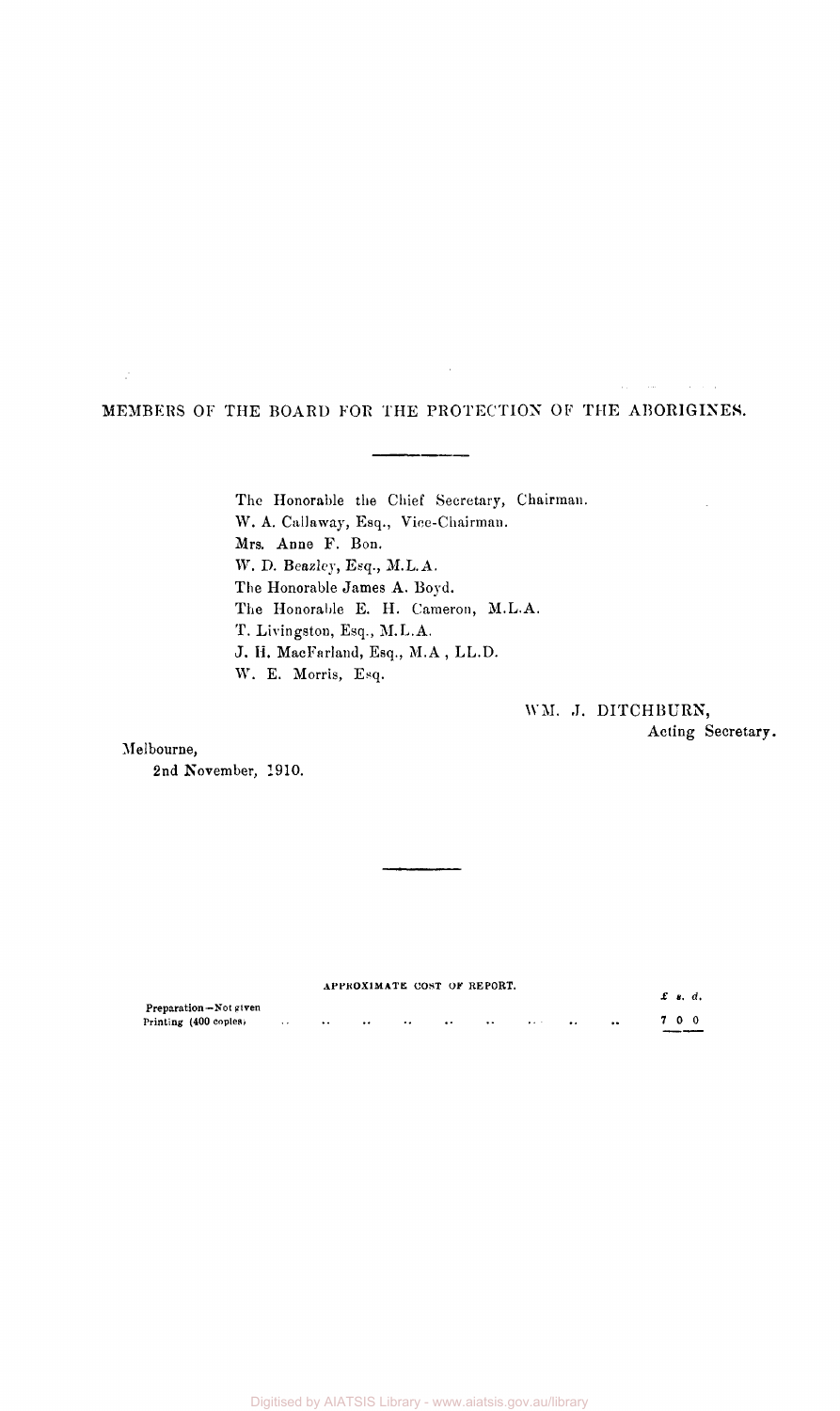# REPORT.

# Melbourne, 2nd November, 1910.

MAY IT PLEASE YOUR EXCELLENCY.

398

The Board for the Protection of the Aborigines have the honour to submit for Your Excellency's consideration their Forty-sixth Report on the condition of the aborigines of this State, together with the reports from the managers of the stations and other papers.

Mr. H. P. Keogh, who had been a member of the Board since 8th August, resigned on the 6th July, 1910. Mr. T. Livingston, M.L.A., has been 1902, resigned on the 6th July, 1910. appointed to fill the vacancy.

The number of aborigines and half-castes who have been maintained or partly provided for during the year ended 30th June, 1910, was 256, as follows :—

| Locality.   |          |          | Blacks. |          | Ha f-castes. |                               | Total.  |
|-------------|----------|----------|---------|----------|--------------|-------------------------------|---------|
| Coranderrk  |          | $\cdots$ | 48      | $\cdots$ | 13           | $\cdots$                      | 61      |
| Lake Condah |          | $\cdots$ | 40      |          | 10           | $\bullet$ $\bullet$ $\bullet$ | 50      |
| Lake Tyers  | $\cdots$ | $\cdots$ | 52      | $\cdots$ | 21           |                               | 73      |
| Antwerp     | $\cdots$ | $\cdots$ | 2       | $\cdots$ |              | $\cdots$                      | 3       |
| Framlingham |          |          | 3       | $\cdots$ | 36           | $\cdots$                      | $\cdot$ |
| Koondrook   | $\cdots$ | $\cdots$ |         | $\cdots$ |              | $\cdots$                      |         |
| Lindenow    |          |          |         |          | õ            | $\cdots$                      | 6       |
| Mildura     | $\cdots$ |          | 3       |          | 4            |                               |         |
| Stratford   |          | $\cdots$ |         |          |              | $\cdots$                      | Я       |
| Swan Hill   | $\cdots$ |          | 4       |          | 2            |                               | 6       |
| Wahgunyah   | .        | $\cdots$ | 2       | $\cdots$ |              |                               | 2       |
|             |          |          |         |          |              |                               |         |
|             | Total    | $\cdots$ | 156     | $\cdots$ | 100          |                               | 256     |
|             |          |          |         |          |              |                               |         |

The numbers on the 30th June, 1909, were 173 aborigines and 80 half-castes.

|             |          | The returns of births, marriages, and deaths were as follow:- |          |         |          |            |          |         |
|-------------|----------|---------------------------------------------------------------|----------|---------|----------|------------|----------|---------|
| Station.    |          |                                                               |          | Births. |          | Marriages. |          | Deaths. |
| Coranderrk  | $\cdots$ |                                                               |          |         | $\cdots$ | 4          | $\cdots$ |         |
| Lake Condah | $\cdots$ |                                                               | $\cdots$ |         | $\cdots$ |            |          | 5       |
| Lake Tyers  | $\cdots$ | $\cdots$                                                      |          | -3      | $\cdots$ |            | $\cdots$ |         |
|             |          |                                                               |          |         |          |            |          |         |
|             | Totals   | $\cdots$                                                      |          |         | $\cdots$ |            | $\cdots$ | 20      |
|             |          |                                                               |          |         |          |            |          |         |

The deaths included 17 blacks and 3 half-castes.

The following table shows the ages (approximately) of those who died during the year :—

| Under 1 year                  |                          |          |          |          |          |    |
|-------------------------------|--------------------------|----------|----------|----------|----------|----|
| Over 1 year and under 5 years |                          |          | $\cdots$ |          | $\cdots$ |    |
| ", 5 years and under 21 years |                          |          |          |          |          | 2  |
| " 21                          | $\overline{\phantom{a}}$ | 40,      | $\cdots$ |          |          |    |
| , 40,                         | , , ,                    | 60,      | $\cdots$ | $\cdots$ | $\cdots$ | 2  |
| ", 60 years                   | $\cdots$                 | $\cdots$ | $\cdots$ |          |          | 6  |
|                               |                          |          |          |          |          |    |
|                               | Total                    |          | $\cdots$ | $\cdots$ |          | 20 |
|                               |                          |          |          |          |          |    |

Owing to the prevalence of tuberculosis at Coranderrk, the Board requested the Chairman of the Board of Public Health to have the station inspected by an officer of his Department. Dr. Robertson accordingly made the desired inspection, and submitted a report, which is under consideration.

At the other stations the health of the people has been good.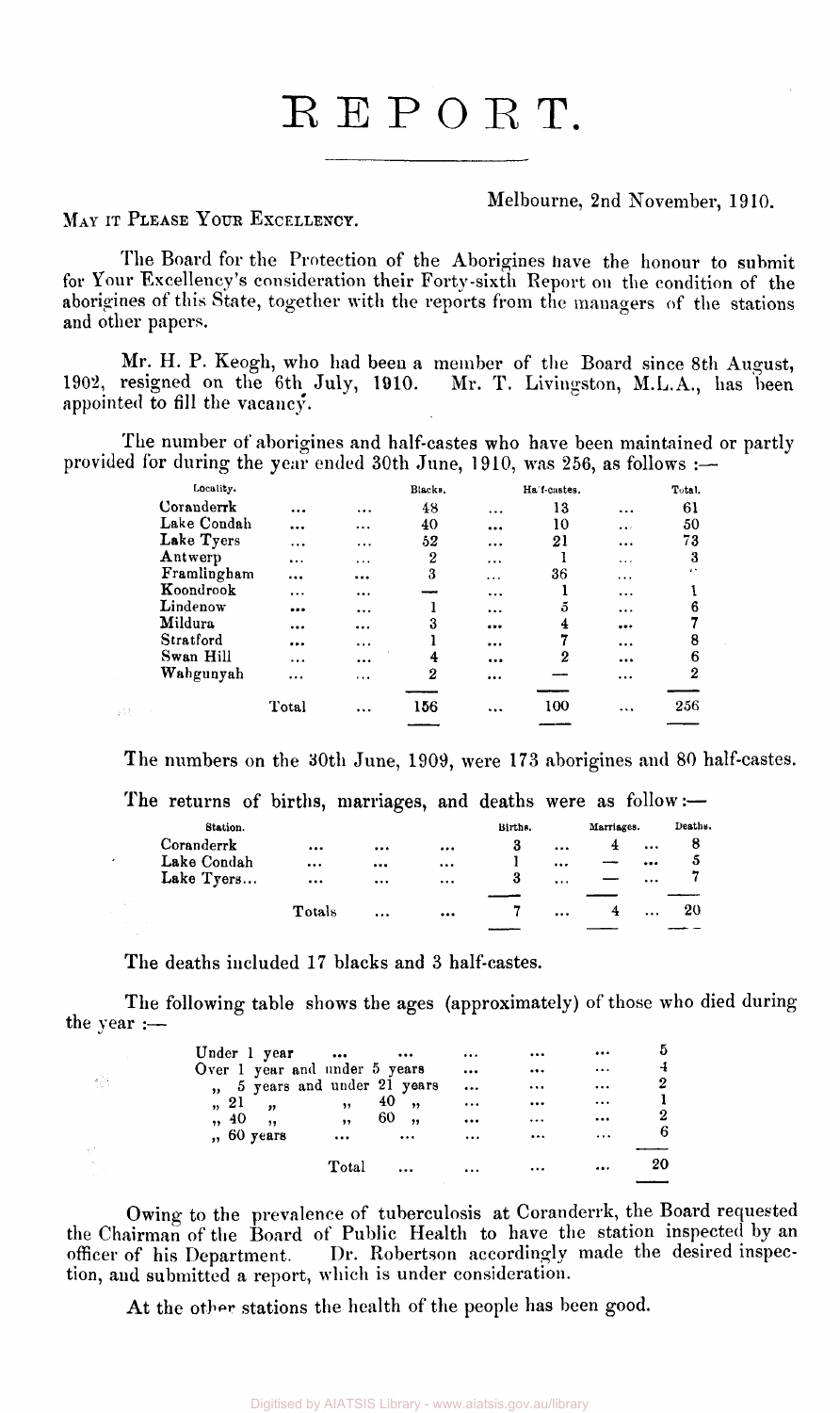A tabulated statement showing the amount expended in administering to th wants of the aborigines for the past twenty years is appended:—

1 Revenue from Sale of Year. Amount Voted. Amount Expended. Unexpended Vote Net Cost of Board. Produce, &c., paid into<br>Treasury. *£*  £ *s. £ s. d.*  s. *d.*  £ *s. d. £ s. d. d.*  1891 8,883 0 0  $8,692$  4 5<br>6.745 6 7 190 15 7  $\begin{array}{cc} 1,061 & 3 \\ 1,124 & 1 \end{array}$  $7,631$  1 0<br>5,621 5 4 5  $\ddotsc$ 1892 7,800  $\theta$  $0<sup>1</sup>$  $6,745$  6 7<br>5,578 0 5  $\begin{array}{cc} 1,124 & 1 \\ 487 & 0 \end{array}$ 3  $5,621 \quad 5$  $\ddotsc$ 1,054 13 5  $5,578$  0 5<br> $5,596$  7 10 1893  $\ddotsc$ 6,788  $\Omega$  $\Omega$ 1,208 19 7  $\begin{array}{cc} 487 & 0 \\ 414 & 2 \end{array}$ 3  $5,091$  0 2<br> $5,182$  5 2 1894 5,600  $\theta$  $\Omega$  $\frac{5,596}{5,515}$  19  $\begin{array}{cc} 3 & 12 \\ 4 & 0 \end{array}$ 2 414 2 8  $\begin{array}{cc} 5,182 & 5 & 2 \\ 4,955 & 4 & 5 \end{array}$  $\ddotsc$ 1895 5,630 5,515 19 9  $\theta$ 560 15  $4,955$   $4$  5<br>5.050 6 9  $\Omega$  $\begin{array}{cc} 114 & 0 \\ 41 & 2 \end{array}$ 3 4 . . . 1896 5,501  $\Omega$  $\Omega$  $5,459$  17 3<br> $5,407$  7 5 41 2 9 409 10 6 5,050 6 9  $\ddotsc$ 5,497  $5,407$   $7$   $5$ <br> $5,451$   $14$   $10$ 1897  $\theta$  $\theta$  $\begin{array}{@{}c@{\hspace{1em}}c@{\hspace{1em}}l} 89 & 12 \\ 63 & 5 \end{array}$ 7 442 11  $4,964$ 7  $\ddotsc$ 5,236 4 10 1898 5,515  $\Omega$  $\Omega$ 5,451 14 10  $\begin{array}{cc} 63 & 5 \ 442 & 2 \end{array}$  $\overline{2}$ 215 10  $\Omega$  $\ddotsc$ 1899 0  $\frac{4,779}{4,663}$   $\frac{4}{5}$   $\frac{3}{10}$ 5,523  $\theta$ 5,080 17 4 442 2 8 301 13 1  $\ddotsc$ 5,483  $\begin{array}{cc} 4,663 & 5 & 10 \\ 4,378 & 1 & 10 \end{array}$ 1900  $\theta$ **0**  639 19<br>595 7 8  $4,845$  0  $4$ <br> $4,704$  12 9 181 14 6  $\ddotsc$ 1901 5,300 0  $\theta$ 4,704 12 595 7 3  $\begin{array}{cccc} 4,378 & 1 & 10 \\ 4,202 & 2 & 4 \end{array}$ ... 326 10 11 1902 5,182 0  $\theta$ 4,633 7 7 548 12 5 431 5 3  $\frac{4,202}{4,179}$   $\frac{2}{13}$   $\frac{4}{3}$  $\ddotsc$  $4,179$  13 3<br>3,783 17 0 1903 4,870  $\theta$  $\theta$ 4,810 4 7 59 15  $\ddot{\mathrm{o}}$ 630 11 4  $\ddotsc$ 4,703 0  $\begin{array}{cc} 296 & 4 \\ 416 & 2 \end{array}$ 622 18  $\begin{array}{cc} 3,783 & 17 & 0 \\ 3,798 & 1 & 9 \end{array}$ 1904  $\theta$ 4,406 15 9 3 9  $\ddotsc$ 0 354 16 3  $3,798$  1 1905 4.569  $\Omega$  $\Omega$ 4,152 18 0  $\frac{416}{34}$   $\frac{2}{9}$ ... 1906 4,359  $\theta$  $\theta$ 4,324 10 11  $\frac{34}{8}$  $\begin{array}{cc} 359 & 11 \\ 512 & 8 \end{array}$ 5 3,964 19 6 1  $\ddotsc$ 1907 4.087  $\theta$ 0 4,078 4 8 512 1 3,565 16 7 8 15 4  $\ddotsc$ 1908\* 4,399 16 9 0  $\begin{array}{cc} 279 & 3 \\ 28 & 0 \end{array}$ 4,945  $\Omega$  $\theta$  $4,679$  0 0<br>3.968 5 9 266 0 3  $\ddotsc$  $3,940$  4 11<br>4.226 0 0 1909 4,104  $\Omega$ 0  $\begin{array}{cccc} 3,968 & 5 & 9 \\ 4,226 & 0 & 0 \end{array}$ 135 14 6 28 0 10\*\*  $\ddotsc$  $4,226$ 4,278 0  $\theta$ 1910 4,226 52 0  $\Omega$  $\ddotsc$ i

STATEMENT OF AMOUNTS VOTED BY PARLIAMENT, OF REVENUE RECEIVED, AND OF NET COST OF BOARD FROM 1891 TO 1910.

Including special vote of £1,000 for buildings, of which only £734 had been expended.

Including revote of £266 for buildings. \*\* The revenue from Coranderrk is now received and expended by the Board.

The proceeds from the sales of produce are dealt with by the Board, and the accounts, which have been examined by an officer of the State Audit Office, are shown in Appendices 5 and 6.

The areas of land reserved for the use of the aborigines are as follow:-

|                      |          |          |          |          |          |          |          | Acres.   |
|----------------------|----------|----------|----------|----------|----------|----------|----------|----------|
| Coranderrk           | $\cdots$ | $\cdots$ | $\cdots$ |          | $\cdots$ | $\cdots$ | $\cdots$ | $-2,400$ |
| Lake Cond <b>a</b> h | $\cdots$ | $\cdots$ | .        | $\cdots$ | $\cdots$ | $\cdots$ | $\cdots$ | 2,050    |
| Lake Tyers           | $\cdots$ | $\cdots$ | $\cdots$ | $\cdots$ | $\cdots$ | $\cdots$ | $\cdots$ | 4,000    |
| Colac<br>$\ddotsc$   | $\cdots$ |          | $\cdots$ |          | $\cdots$ | $\cdots$ | .        | -20      |
| Framlingham          | $\cdots$ | $\cdots$ |          | $\cdots$ | $\cdots$ | $\cdots$ | $\cdots$ | 548      |
| Lake Moodemere       | $\cdots$ |          | $\cdots$ |          | $\cdots$ |          | $\cdots$ | 21       |
|                      |          |          |          |          |          |          |          |          |
|                      |          |          |          |          |          |          |          | 9,039    |

Petitions for assistance being constantly received from half-castes, who have no legal right to support from the Board, consideration has been given to the matter of obtaining legislative authority to supply assistance in deserving cases. A Bill giving obtaining legislative authority to supply assistance in deserving cases. the Board the necessary power to deal with such applications has recently received your Excellency's assent,

1 have the honour to be.

Your Excellency's most obedient servant,

# W. A. CALLAWAY.

Vice-Chairman.

His Excellency Sir T. D. Gibson Carmichael, Bart., &c., &c., &c.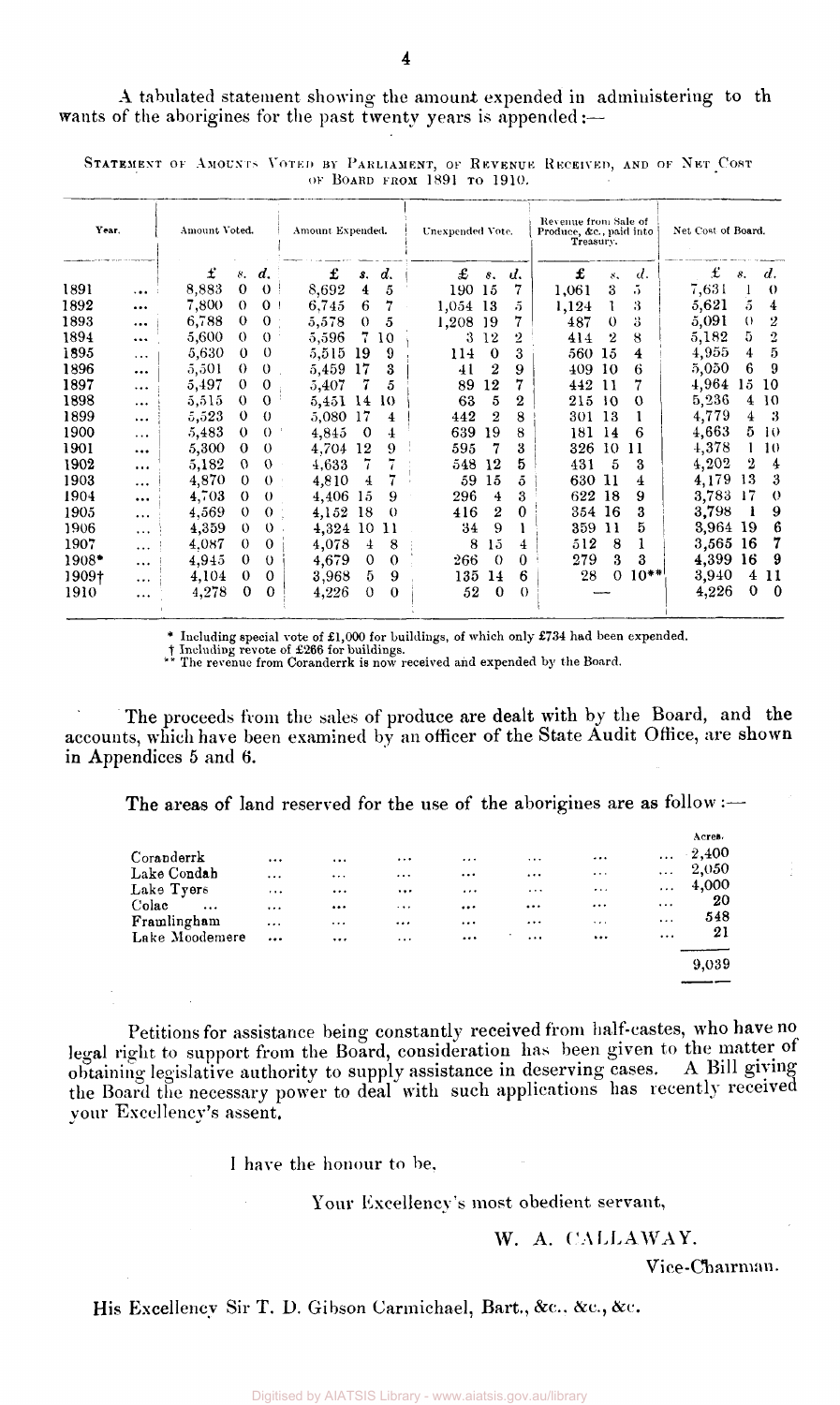## APPENDIX I.

#### Coranderrk Aboriginal Station,

11th August, 1910.

The Secretary, Board for Protection of Aborigines.

SIR, 1910. I have the honour to forward you the Annual Report of this station for the year ended 30th June,

1. The number of Aborigines attending the station during each month and the daily average attendance was as follows : —

| 1909.     |            |           | Highest. |              |     |        | Lowest. Daily Average. | 1910.    |           |           | Highest. |            | Lowest. |                   | Daily Average |  |
|-----------|------------|-----------|----------|--------------|-----|--------|------------------------|----------|-----------|-----------|----------|------------|---------|-------------------|---------------|--|
| July      | $\cdots$   | $\cdots$  | 63       | $\mathbf{r}$ | 62  |        | 62                     | January  | $\cdots$  | $\ddotsc$ | 70.      | $\dddotsc$ | -69     |                   | 70            |  |
| August    | $\cdots$   |           | 72.      | $\cdots$     | 62  | $\sim$ | 65                     | February | $\ddotsc$ | $\cdots$  | 69       | $\cdots$   | 65      |                   | 68            |  |
| September | $\ddotsc$  | $\cdots$  | 73       | $\ddotsc$    | 72  |        | 72                     | March    | $\cdots$  | $\cdots$  |          |            | 63      | $\ddotsc$         | -66           |  |
| October   | $\cdots$   | $\ddotsc$ | 73.      | $\ddotsc$    | -67 |        | 70                     | April    | $\cdots$  | $\cdots$  | 68       | $\ddotsc$  | 6 I     | $\dddot{\bullet}$ | 66            |  |
| November  | $\dddotsc$ | $\cdots$  | 70.      | $\ddotsc$    | 68  |        | -68                    | May      |           | $\cdots$  | 66       | $\ddotsc$  | 55.     | $\ddotsc$         | 56            |  |
| December  | $\cdots$   | $\cdots$  | 70.      | $\ddotsc$    | -67 |        | 69                     | June     |           | $\cdots$  | -61      |            | 55      | $\ddotsc$         | 57            |  |

2. Births :—

| Date.               | Sex. | Name.                |          |          | Parents' Names.                                                      | Colour. |
|---------------------|------|----------------------|----------|----------|----------------------------------------------------------------------|---------|
| 14th November, 1909 | Male | Frank Blair          | $\cdots$ | $\cdots$ | Jacob Harrison<br>$\ddotsc$<br>$\cdots$<br>Lizzie Harrison<br>$\sim$ | Black   |
| 12th December, 1909 |      | Female Mary Angeline | $\cdots$ | $\cdots$ | $\cdots$<br>Alex. McRae<br>$\cdots$<br><br>Mary McRae<br>$\cdots$    | Black   |
| 16th January, 1910  | Male | John Gibbs           |          | $\cdots$ | <br>Albert Carl Darby<br><br>Ella Darby<br>$\cdots$<br>              | Black   |

3. Marriages  $:$ 

| Date.                    |          | Name.                           |                                  |                      |                          | Colour.                  | Sex.                             |                      |  |
|--------------------------|----------|---------------------------------|----------------------------------|----------------------|--------------------------|--------------------------|----------------------------------|----------------------|--|
| <b>25th August, 1909</b> | $\cdots$ | Henry McRae<br>Lizzie Hamilton  | $\cdots$                         |                      | Black<br>Black           | $\cdots$                 | $\cdots$                         | Bachelor<br>Spinster |  |
| 27th January, 1910       | $\cdots$ | Thomas Dunolly<br>Jemima Wandin | $\cdots$<br>$\cdots$<br>$\cdots$ | $\cdots$             | Half-caste<br>Half-caste | $\cdots$<br><br>$\cdots$ | $\cdots$<br>$\cdots$<br>$\cdots$ | Widower<br>Widow     |  |
| 28th January, 1910       |          | Edward Collett<br>Eliza Fenton  | $\cdots$<br>                     | $\cdots$<br>$\cdots$ | Black<br>Half-caste      | $\cdots$<br>             | $\cdots$<br>$\cdots$             | Widower<br>Widow     |  |
| 23rd March, 1910         |          | William Russell<br>Julia Sutton | $\cdots$<br>$\cdots$             |                      | Half-caste<br>Half-caste | $\cdots$<br>$\cdots$     | $\cdots$<br>                     | Widower<br>Widow     |  |

4. Deaths

| Date.                                                                                                                                                                              | Name.                                                                                                                                  |                                                                                   | Sex.                                                                   | Cause of Death.                                                                                                                                                                                                       |                                                          |                                                                      | Colour.                                                                               | Age.                                                                                                                 |
|------------------------------------------------------------------------------------------------------------------------------------------------------------------------------------|----------------------------------------------------------------------------------------------------------------------------------------|-----------------------------------------------------------------------------------|------------------------------------------------------------------------|-----------------------------------------------------------------------------------------------------------------------------------------------------------------------------------------------------------------------|----------------------------------------------------------|----------------------------------------------------------------------|---------------------------------------------------------------------------------------|----------------------------------------------------------------------------------------------------------------------|
| 18th January, 1910<br>24th February, 1910<br>25th February, 1910<br>30th April, 1910<br>16th June, 1910  John Gibbs Darby<br>17th June, 1910<br>17th June, 1910<br>27th June, 1910 | Jeannie Rowan<br>Albert Darby<br>Rochford Robinson<br>Walter Leslie Darby<br>Ella Susan Darby<br>Matilda Hammond<br>Albert Edward King | $\cdots$<br>$\ddotsc$<br>$\cdots$<br>$\cdots$<br>$\cdots$<br>$\cdots$<br>$\cdots$ | Female<br>Male<br>Male<br>Male<br>Male<br>Female  <br>Female  <br>Male | Paralysis and Heart Failure<br>Multiple Tumour and Exhaustion<br>Phthisis<br>$\cdots$<br>Excessive eating of Wattle Gum, &c.<br>Inanition<br>Tubercular Laryngitis<br>Disseminated Tuberculosis<br>Acute Tuberculosis | $\cdots$<br>$\cdots$<br>$\cdots$<br>$\cdots$<br>$\cdots$ | $\cdots$<br>$\cdots$<br>$\cdots$<br>$\cdots$<br>$\cdots$<br>$\cdots$ | Black<br>Black<br>Black<br>Black<br>Black<br>Biack<br>$\ldots$ Half-caste 21<br>Black | 66 years<br>51<br>$\rightarrow$<br>12<br>$\cdots$<br>3<br>$\rightarrow$<br>Infant.<br>19 vears<br>$\cdots$<br>l vear |

5. Religious services are held regularly every Sunday morning by the Rev. James Spittal and myself alternately. Sunday-school is conducted in the afternoon by Mrs. Robarts and myself, and a service of song in the evening, which the natives very much enjoy. A short service is held every morning during the week. The services on the whole are well attended.

6. The children of school age (9 in number) attend the Badger Creek State School. Their progress is slow.

7. The land reserved for the natives is  $2,400$  acres, subdivided into 14 paddocks, 6 of which are large grazing paddocks. The balance are small, varying from 2 to 5 acres, and mostly used for growing the different crops for the use of the station. Nine acres were under oats, from which about 9 tons of hay were harvested; 3 acres of potatoes, which produced about 9 tons;  $\frac{3}{4}$  acres of pumpkins, which yielded about 3 tons; 1 aere of different vegetables, which has been the means of providing an abundant supply weekly for all the natives on the station for the past eight months, with sufficient to keep the supply going until fresh vegetables come in, There are 5 acres under hops; the crop last season was very light, mainly due to the age of the plantation, it having been in existence for over 30 years.

8. About 12 cows are milked daily for the use of the station. During the summer months, when there was plenty of grass, and a good supply of milk to separate, the natives were supplied with butter weekly. There have been killed for meat 2 cows, 14 heifers,  $24$  steers, ; total, 40. Meat is given out twice weekly ; each adult receives 11b. per day, and children a small allowance according to age. The stock on the station consists of the following :—44 cows, 45 calves, 43 heifers, 36 steers, 3 bulls, 12 horses, 8 bullocks, 2 pigs; total, 193.

5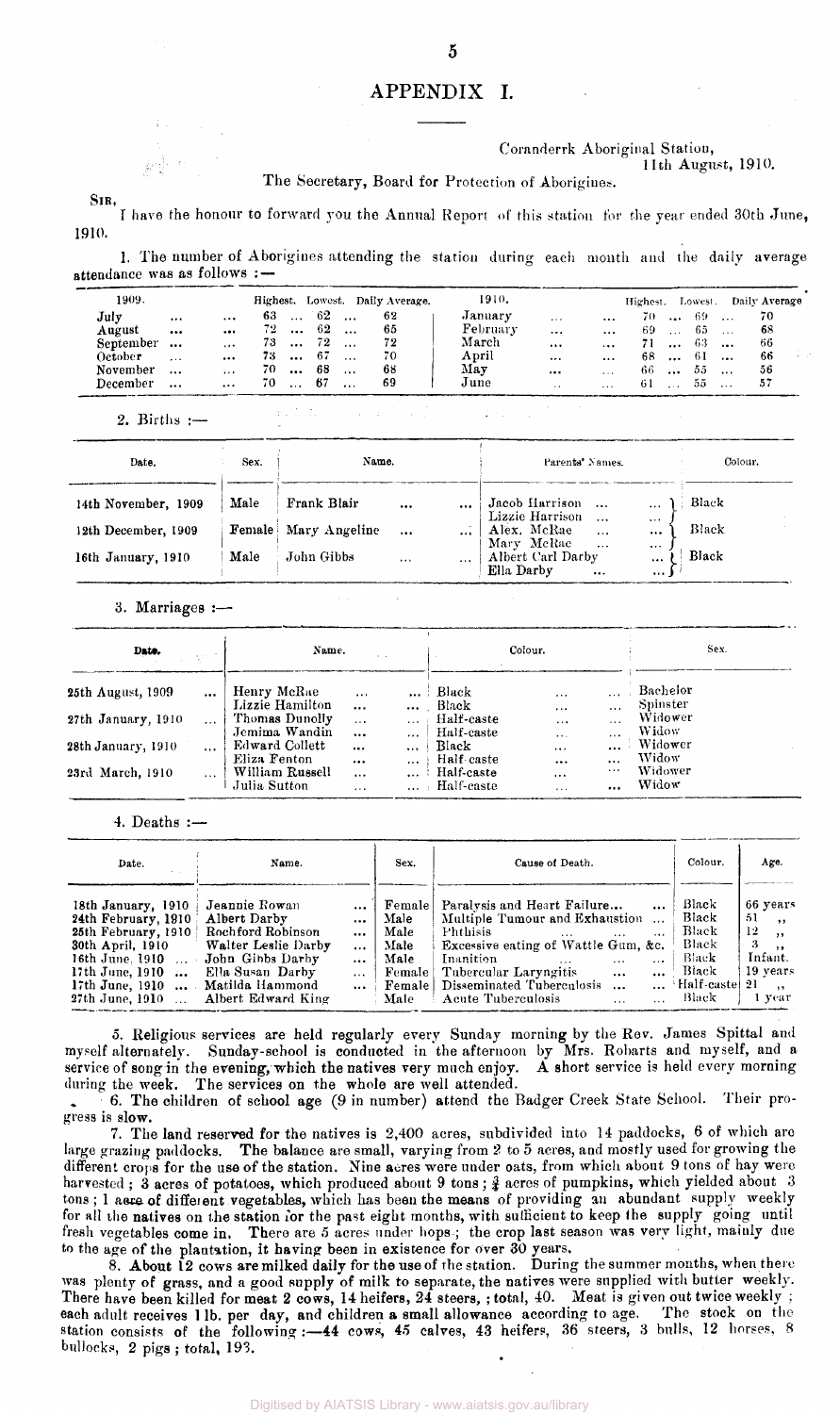9. All the cottages, 17 in number, are occupied, including the Teacher's residence. The other buildings are : Manager's house, church, schoolroom, store rooms, dairy, butcher's shop, work shop, dray shed, stabling, barn, and hop kiln, &c. The cottages are in fair order, and are kept clean and tidy. A number of the native women are taking a pride in their homes.

10. During the year the men have erected over a mile of new boundary fence, also 30 chains around the Manager's house and cottages and re-erected some subdivision fences. They have been burning and clearing off blackberries, gardening, and general routine station work.

11. The natives do a little hunting, chiefly rabbits. I encourage this to keep down the pest. They receive a liberal supply of everything, and are happy and contented. There has been a deal of sickness among the natives since January, which has resulted in a heavy death rate. The existence of tuberculosis is much to bo feared.

12. During the past eight or nine months there has been a marked improvement in the general conduct of the people. There have been less quarrels and a gradual giving up of the drinking habit. I am very pleased to report that about two months ago all the men (with the exception of two), the women, boys and girls signed the total abstinence pledge. They are all very proud of the stand they have taken . We have now formed a Band of Hope and meet every Thursday evening, the natives taking an active part in it, reciting, singing, &c.

13. In conclusion, and on behalf of the natives, I desire to thank the Board for the liberal supply of rations, clothes and other comforts and conveniences necessary for their welfare. All supplies have been of good quality.

1 have the honour to be, Sir,

Your obedient Servant,

C. A. ROBARTS.

The Secretary, Board for Protection of Aborigines, Melbourne.

# APPENDIX II.

#### Mission Station, Lake Condah, Milltown, 22nd September, 1910.

I have the honour to forward, in accordance with your request, my Annual Report with regard to the management and condition of this station and the aborigines residing thereon. The number of blacks residing during the year ending 30th June, and the average daily attendance on the station for each month during the same period, was as follows:—

|           | Daily Average. |    |          | Total. |          |                 | Daily Average. |                         | Total. |
|-----------|----------------|----|----------|--------|----------|-----------------|----------------|-------------------------|--------|
| 1. July   |                | 40 |          | 43     | January  | $\cdots$        | 46             | $\cdots$                | 48     |
| August    |                | 43 | $\cdots$ | 44     | February | $\sim$ 4 $\sim$ | 48             | $\cdots$                | 48     |
| September | $\cdots$       | 42 |          | 44     | March    | $\cdots$        | 42             | $\cdots$                | 49     |
| ∩ctober   | $\cdots$       | 46 |          | 50     | April    | $\cdots$        | 46             | $\cdots$                | 49     |
| November  | $\cdots$       | 46 | $\cdots$ | 49     | May      | $\cdots$        | 46             | $\cdot$ $\cdot$ $\cdot$ | 49     |
| December  | $\cdots$       | 48 | $\cdots$ | 49     | June     | $\cdots$        | 46             | $\cdots$                | 50     |

| Date.              | Sex. | Name.                           | Parents' Names.                                          | Colour. |
|--------------------|------|---------------------------------|----------------------------------------------------------|---------|
| 10th October, 1909 |      | Female Edith Olive<br>$\ddotsc$ | $\cdots$ { Albert White $\cdots$ { Dianah White $\cdots$ | Black   |

BIRTHS.

#### MARRIAGES.

**Nil.** 

| DEATHS.                                                                                                                  |                                            |                                                                                                                                                       |                                                                                                                                                                                                                                                |                                     |                                                            |  |  |  |
|--------------------------------------------------------------------------------------------------------------------------|--------------------------------------------|-------------------------------------------------------------------------------------------------------------------------------------------------------|------------------------------------------------------------------------------------------------------------------------------------------------------------------------------------------------------------------------------------------------|-------------------------------------|------------------------------------------------------------|--|--|--|
| Date.                                                                                                                    | $_{\rm{sex}}$                              | Name.                                                                                                                                                 | Cause of Death.                                                                                                                                                                                                                                | Colour.                             | Age.                                                       |  |  |  |
| 10th August, 1909<br>29th January, 1910<br>8th March, 1910<br>. 1<br>19th April, 1910<br>21st April, 910<br>$\mathbf{r}$ | Female<br>Male<br>Male<br>Female<br>Female | Ellen McCallum<br>$\cdots$<br>Walter Tocas Johnson<br>William Henry Carter<br>$\ddotsc$<br>Edith Olive White<br>$\cdots$<br>Kitty Wallaby<br>$\cdots$ | Senile decay<br>$\ddotsc$<br>$\cdots$<br>$\ddot{\phantom{0}}$<br>Cirrhosis of liver<br>$\cdots$<br>$\cdots$<br>General paralysis<br>$\cdots$<br>$\cdots$<br>Convulsions<br>$\cdots$<br>$\cdots$<br>$\cdots$<br>Blood poisoning<br><br>$\cdots$ | н.с.<br><b>B.</b><br>В.<br>В,<br>В. | 64 years<br>$80$ years<br>59 vears<br>6 months<br>70 years |  |  |  |

3. Full church service was held twice, and Sunday School once, every Sunday. Daily prayers are held as heretofore in the school-house, at which both adults and children receive religious instruction. All the meetings are well attended by old and young.

SIR,

 $2^{\circ}$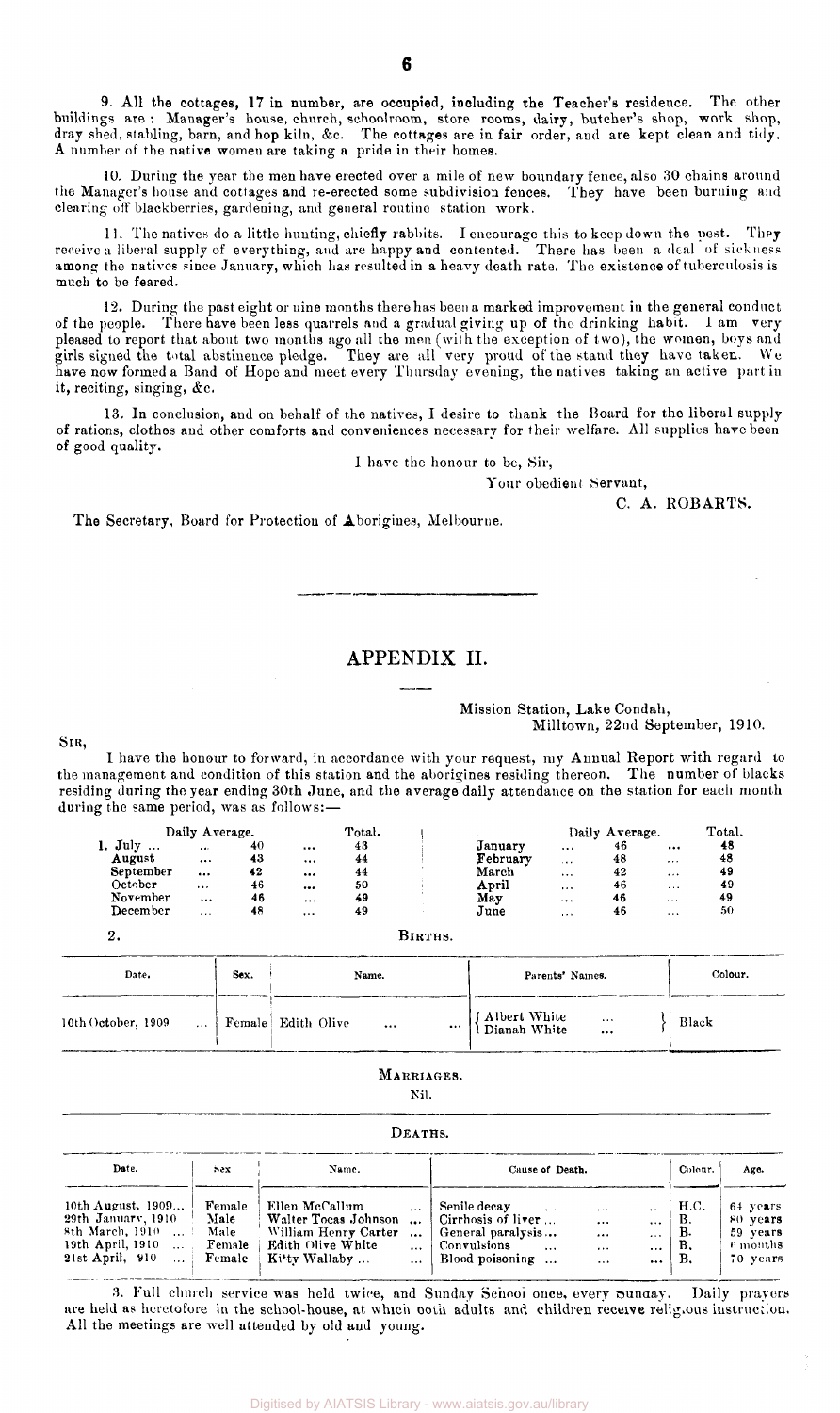5. The total quantity of land belonging to the reserve is 2,050 acres. The whole is securely fenced in with a post and seven-wire fence, and about 500 acres are enclosed by wire netting. The reserve is divided into 10 paddocks, viz : five grass paddocks of various sizes, and five for cultivation.

 ${\bf A}$  large orchard is likewise fenced in, and a vegetable garden. There were 13 acres under crops 'for hay, but the yield was poor, owing first to too much rain, and then to very dry weather. We put some new ground under cultivation this year, which promises a better return. The hay crop was required for the stock on the station, and the fruit from the orchard, as well as the vegetables, were used by the people residing here. None was sold.

6. The number of cattle, sheep, and horses on hand on 30th June was as follows :—28 cows, 27 calves, 32 heifers, 32 steers, 1 bull, 106 ewes, 57 lambs, 99 wethers, 2 rams, 8 horses.

During the winter months meat had to be bought for the station, as the cattle was too poor to kill, and the sheep pay better when kept till after shearing. No stock was sold or removed, but when the weather gets more settled some store cattle can either be sold or taken to one of the other stations.

7. The number of buildings is 23, inclusive of church, school, mission house, store, &c. The latter are in fairly good condition, but, as most of the cottages inhabited by the natives were put up about 30 years ago, repairs are needed, particularly new floors in their front or sitting rooms. New fences are also badly needed for the front gardens.

8. The health and conduct of the people were fair. The men were employed in clearing ground, gardening, stock riding, wood carting, fencing, bark stripping, and keeping buildings, &c, in repair. The women were employed in looking after their houses and families. The majority keep their houses clean and tidy, and some are particularly tasteful in arranging their rooms nicely; they are, of course, regularly inspected by my wife. The prizes given annually by the Board are also a great incentive to the women.

As regards the children, there are now 5 young girls who, under my wife's training, are taught all kinds of domestic work ; while the boys who are too young for doing work which requires strength are employed after school hours in and about the mission premises and garden.

9. The blacks still spend their spare time in hunting and fishing, but, as opossums and kangaroos have had to give place to rabbits and foxes, they are particularly keen on hunting both the latter. This enables them to make a few extra shillings from time to time, while at the same time they do good to the country by destroying these pests.

10. We have no cause of complaint as regards the blacks indulging in intoxicating liquor while on the station, but away from home some give way to the temptation, and there are only too many whites ready to offer them drink from a mistaken desire to show them kindness.

11. No half-castes reside here under certificates, and those who left the station have done so many years ago. All work and make an honest livelihood for themselves and families.

12. Supplies of rations and clothes granted by the Board were all of good and suitable quality, and I desire, on behalf of the natives, to express my best thanks to the Board for the Protection of the Aborigines for all that has been done for them.

I have the honour to be, Sir,

Your obedient servant,

J. H. STAHLE.

The Secretary, Board for Protection of Aborigines, Melbourne.  $\sim \frac{1}{2} \frac{1}{2} \frac{1}{2}$ 

SIR,

誠

游山

糖...<br>一括:

J.

# APPENDIX III.

Aboriginal Station, Lake Tyers, 22nd September, 1910.

The Secretary, Board for Protection of Aborigines, Chief Secretary's Office.

1 have the honour to forward you the Annual Report for the year ending 30th June, 1910.

 $\Lambda$ <sub>m</sub>mn $\Lambda$ <sub>110</sub>

1. The number of aborigines who attended the station was as follows :-

| ÷.     |           |                       |          |          |          | AIIRNDANCE. |                      |          |          |          |              |         |
|--------|-----------|-----------------------|----------|----------|----------|-------------|----------------------|----------|----------|----------|--------------|---------|
| 学校     | 1909.     |                       | 1910.    |          |          |             |                      |          |          |          |              |         |
| 第1     |           |                       |          | Highest. |          | Lowest.     |                      |          |          | Highest. |              | Lowest. |
|        | July      | $\bullet$ + $\bullet$ | $\cdots$ | 69       |          | 67          | January              | $\cdots$ | $\cdots$ | 65       | $\cdots$     | 64      |
| 素金石    | August    | $\cdots$              | $$       | 67       | $\cdots$ | 59          | February             | $\cdots$ | $\cdots$ | 64       | 1.11         | 58      |
|        | September | $\cdots$              | $\cdots$ | 66       | $\cdots$ | 60          | March                | $\cdots$ |          | 58       |              | 56      |
|        | October   | $\cdots$              | $\cdots$ | 65       | $\cdots$ | 52          | April $\ldots$       |          | $\cdots$ | 63       |              | 56      |
| (1000) | November  | $\cdots$              |          | 64       | $\cdots$ | 57          | May<br>$\cdots$      | $\cdots$ |          | 52       | 1.14         | 42      |
| iji st | December  |                       |          | 66       | $\cdots$ | 57          | June                 | $\cdots$ | $+ +$    | 54       | $\sim$ 0. 0. | 44      |
|        |           |                       |          |          |          |             | Daily average 59-40. |          |          |          |              |         |
|        |           |                       |          |          |          |             |                      |          |          |          |              |         |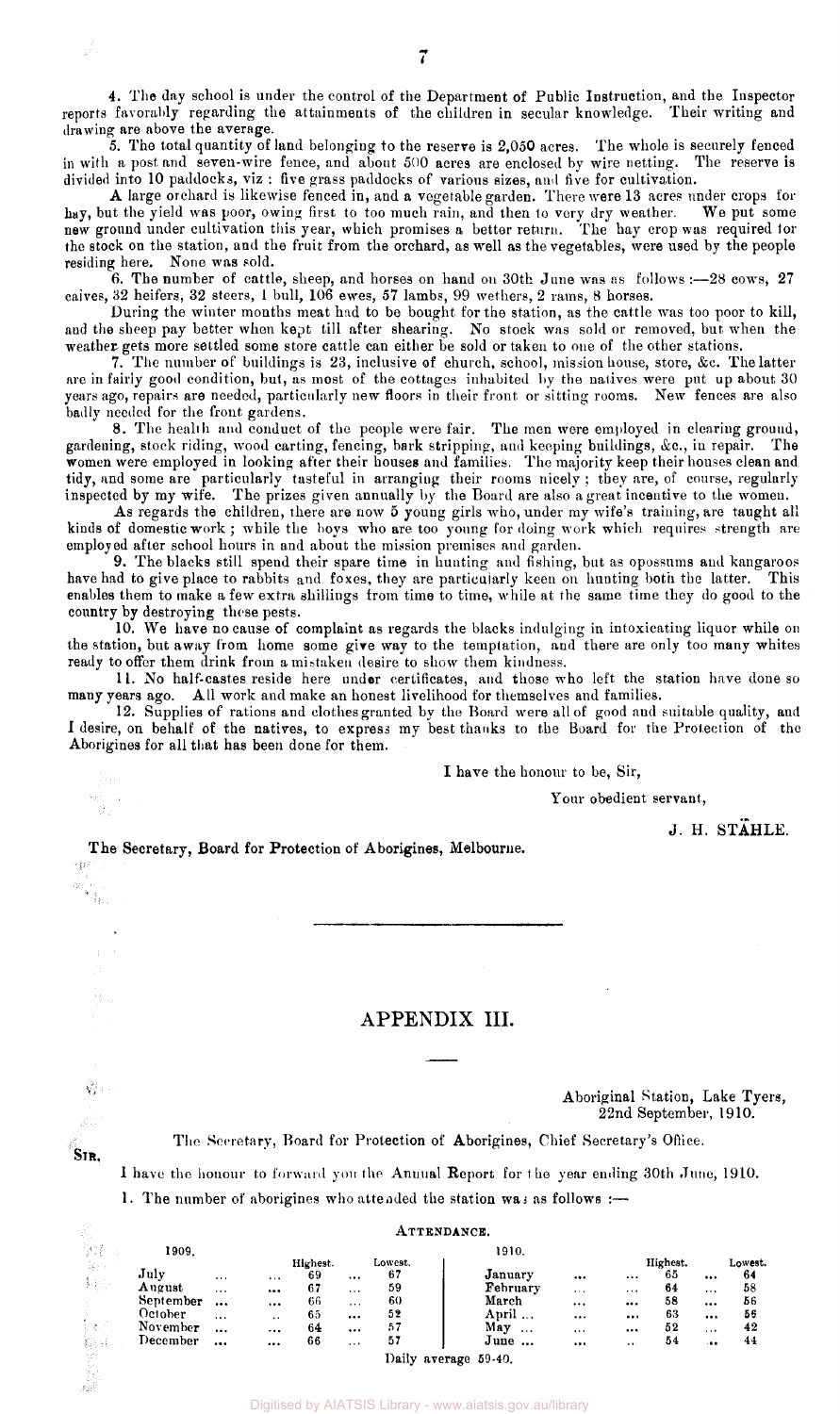| 21st February, 1910 M. Class Herbert  (Edward Foster<br>21st February, 1910 Male  Angus Alfred  (Rose Foster | Date. | Name.<br>Sex. | Parents' Names. | Colour.        |
|--------------------------------------------------------------------------------------------------------------|-------|---------------|-----------------|----------------|
| Male  Lancelot Edward John    {John McDougall<br>  Bella McDougall<br>29th June, 1910                        |       |               |                 | Black<br>Black |

| Date.                                                                                   | Sex. | Name.                                                                                                                                                                                                                                                                                                                                       | Colour.                                                        | Cause of Death.                                                                                                                                                       |              | Age.                                                                                                                      |
|-----------------------------------------------------------------------------------------|------|---------------------------------------------------------------------------------------------------------------------------------------------------------------------------------------------------------------------------------------------------------------------------------------------------------------------------------------------|----------------------------------------------------------------|-----------------------------------------------------------------------------------------------------------------------------------------------------------------------|--------------|---------------------------------------------------------------------------------------------------------------------------|
| 29th November, 1909   Male      Billy Clark  <br>9 h March, 1910    Female   Daisy Hood |      | 1st October, 1909    Male    Archibald Otto Scott   <br>16th October, 1909   Male  [Alfred Alexander Mullett   Half-caste   Convulsions<br>9th January, 1910    Male      Billy the Bull     <br>$\cdots$<br>27th February, 1910, Male  Angus Alfred Foster<br>28th February, 1910   Male    Stanley Herbert Foster<br>$\cdots$<br>$\cdots$ | Black<br>a in the co<br>الموارد المتعدد<br>$\cdots$ . $\cdots$ | Black  Convulsions<br>$\mathbf{r}$<br>$\mathbf{A}$<br>Entero-colitis<br>$\mathbf{r}$<br>Rhematism and heart failure<br>Premature Birth<br>Premature Birth<br>Diarrhœa | $\mathbf{r}$ | $\ldots$ 7 months<br>$\ldots$ 1 year<br>-75 years<br>-73 years<br>$\ldots$ 7 days<br>$\ldots$ 8 days<br>$\ldots$ 3} years |

There have been no Marriages.

3. The usual religious services have been regularly held by the Rev. John Bulmer on week-days and Sundays, and the attendance has been fair. The Sunday School is carried on by Miss Bulmer.

4. The Day School is under the control of the Department of Public Instruction. The Teacher appointed by the Department states that the results are fairly satisfactory.

5. The Reserve consists of 4,000 acres. It is enclosed by a boundary fence, 8 miles and 60 chains in length ; about 1,000 acres are subdivided into 7 paddocks, all of which are now ring-barked and improved or grazing ; about 14 acres are cultivated, 4 of which are planted with fruit trees ; 7 acres are under rape, lucerne, &c, and 3 acres are used for growing potatoes and other vegetables for the station. The whole of the produce grown is consumed on the station.

6. The stock on the station consists of 5 cows, 5 calves, 4 heifers, 46 steers, 1 bull, 41 ewes, 16 lambs, 6 wethers, 2 rams, and 4 horses. Twenty-nine head of cattle and 12 sheep have been slaughtered, and 3 lambs were killed by the blacks' dogs.

7. The number of buildings is 26, inclusive of church, school, mission-house and outbuildings. The cottages are in fairly good condition and most of the women keep their houses clean and tidy. The cottages—with the exception of two—are continually inhabited.

8. The employment of the men has consisted of ringing, suckering, gardening, stock-riding, woodcarting and keeping the fences and various buildings on the station in repair. Some of the women are employed as household servants and all the girls receive instruction in domestic duties- the remainder of the women are engaged in looking after their houses and families. The children who are old enough, and when not in school, receive instruction in household work, gardening and general work.

9. The men rarely now hunt for native game, as they are regularly supplied with beef or mutton at the rate of 1 lb. per head per day, with half that quantity for children under the age of 10 years.

10. A few of the blacks take intoxicating drink when they can obtain it. Considerable trouble has been caused on the station through some of them obtaining drink from carriers and other white men working about in the bush—although it is known that these men supply the blacks with drink, the police have been unable to procure a conviction, on account of the blacks refusing to give evidence against them.

11. No half-castes reside here, except those who can do so lawfully.

12. The health of the people during the year has been fairly good.

13. The rations and clothing supplied to the people during the year, have been of good quality and have given every satisfaction, and on their behalf I desire to tender my best thanks to the Board.

I have the honor to be, Sir,

Your obedient servant,

R. *W.* HOWE.

## APPENDIX IV.

Woodford, 25th September, 1910.

In accordance with instructions, I beg to forward the following Report of the state and condition of the blacks at the Framlingham Camp, for year ended 30th June, 1910,

1. The number of blacks attending the station for each month of the past twelve months is as follows:—July, 19 ; August, 19; September, 17; October, 16; November, 16 ; December, 19 ; January, 19 ; February, 17 ; March, 18 ; April, 18 ; May, 19 ; June, 19. Total daily average, 18.

SIR,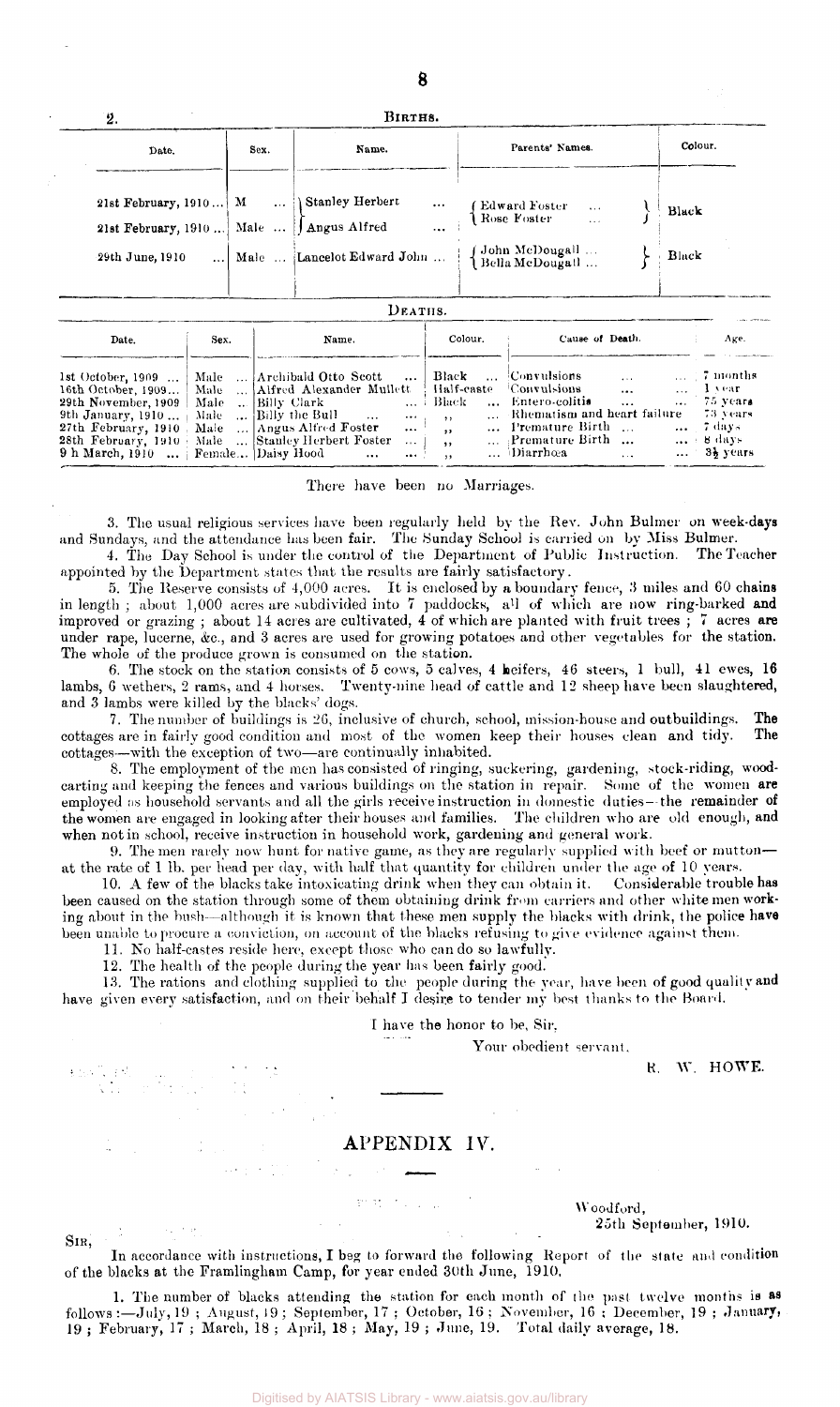2. No births. No deaths. No marriages.

3. Religious instructions are held on the station every Sunday, and are well attended by adults and children. No other religious instructions are given the children during the week.

4. For secular education the children attend the Purnim State school, about 2 miles away.

5. The station reserve contains 500 acres, fenced and watered by the River Hopkins, divided into paddocks, and occupied as follows :—

| General reserve |          | $\cdots$  |           | $\cdots$  | Acres<br>212 |
|-----------------|----------|-----------|-----------|-----------|--------------|
| Mrs. Lancaster  |          | $\cdot$   | $\cdots$  | $\cdots$  | 80           |
| William Good    |          | $\cdots$  |           | $\cdots$  | 84           |
| John Wyselaskie | $\cdots$ |           | $\ddotsc$ |           | 84           |
| Frank Clarke    |          | $\ddotsc$ |           | $\ddotsc$ | 40           |
|                 |          |           |           |           |              |
|                 |          |           | Total     | $\ddotsc$ | 500          |
|                 |          |           |           |           |              |

The persons named above occasionally take in cattle to graze at various fees from the public, and also milk a few cows for themselves. They sell the milk to the local butter factory. The general reserve is used by the blacks of the station for grazing their horses thereon, and occasionally by the public, the fees being collected by me, as local agent, and forwarded to the office in the usual way. None of this land is cultivated by the blacks.

6. There are now one cow and one heifer milking on the station ; one calf, and one young bull, the property of the Board. These cows are used by the blacks to supply them with milk.

7. There are  $(7)$  cottages on the station, all in use and in a fair state of preservation. The cottages are kept clean by the occuipiers. No stock or produce was sold during the year.

8. Some of the blacks and their children engage in hop-picking at Timboon in the season, and a few of the men find work on the different stations during the shearing. The balance of their time is spent trapping rabbits, basket making, and idling about. The children follow the same line of life as their parents.

9. The adults and some of the children receive an allowance of meat weekly, which they supplement with rabbit flesh. The blacks on the station are now living soberly, with the exception of three of the half-castes, viz., James Arden, Chris. Austin, and Henry Rose. These men usually get drunk whenever the opportunity offers, particularly at races and sports meetings. However, they promised me recently that they would not again offend in this direction, and they are since then leading a sober life.

10. All the half-castes coming under the operation of the law are still on the station under the usual certificates. None of them are apprenticed as servants.

11. The rations and clothing supplied during the year have been of good quality, and have given every satisfaction to the people.

12. The health of the people during the past year has been fairly good.

13. Two of the half-castes, viz., Chris. Austin and James Arden have been convicted and imprisoned since my last report, the first named to six months for larceny, and the last named to one month for being a suspected person frequenting a public place. All the others have conducted themselves well.

> M. J. GLEESON, Local Guardian

Wm. J. Ditchburn, Esq., Secretary, Aborigines Board, Melbourne.

## APPENDIX V.

لمستحدث

#### BOARD FOR THE PROTECTION OF THE ABORIGINES.

#### PRODUCE ACCOUNT.

STATEMENT OF RECEIPTS AND DISBURSEMENTS FOR THE YEAR ENDED 30TH JUNE, 1910

|                                                                                                                                                                                                                     | Receipts.                                    |                                   |                                                            |                    |            |               |         |                        |                                                                                                                                    | <b>Disbursements</b>                                                      |                                                   |                      |                                  |                           |                                                |  |
|---------------------------------------------------------------------------------------------------------------------------------------------------------------------------------------------------------------------|----------------------------------------------|-----------------------------------|------------------------------------------------------------|--------------------|------------|---------------|---------|------------------------|------------------------------------------------------------------------------------------------------------------------------------|---------------------------------------------------------------------------|---------------------------------------------------|----------------------|----------------------------------|---------------------------|------------------------------------------------|--|
| To balance brought forward<br>" sale of stock.<br>hides<br>$\mathbf{r}$<br>$\bullet$<br>$\text{wood}$<br>$\bullet\bullet$<br>$\bullet$<br>$bar$ k<br>$\cdots$<br>$\mathbf{H}$<br>hops $\dots$<br>,,<br>$\mathbf{H}$ | $\cdots$<br>$\cdots$<br>$\cdots$<br>$\cdots$ | £<br>$\sim$ $\sim$ $\sim$<br>105. | 8.<br>62 17 11<br>71 17 - 5<br>-8<br>84 14<br>$35 \quad 7$ | - 11.<br>-8<br>- 0 | £<br>52.17 | s, d,         | 4       | $\bullet\bullet$<br>v, | By stock<br>wool (expenses)<br>bark<br>$\bullet\bullet$<br>hides<br>$\bullet$<br>" buildings<br>$\cdots$<br>" sundries<br>$\cdots$ | $\cdots$<br>$\cdots$<br>$\sim$ $\sim$<br>$\cdots$<br>$\cdots$<br>$\cdots$ | 11-18<br>$22-$<br>$\bf{0}$<br>13 11 3<br>295 0 11 | 63<br>$\mathbf{2}$   | s, d,<br>$\theta$<br>9158<br>- 0 | $\mathbf{f}$              | 9. d.                                          |  |
| " grazing fees<br>" sundries<br>$\ddotsc$                                                                                                                                                                           | $\cdots$<br>$\cdots$<br>$\cdots$             | 3                                 | 014<br>-3                                                  | -6                 | 364<br>417 | 3<br>$\bf{0}$ | 2<br>-6 | .,<br>$\mathbf{v}$     | refund of deposit (contract)<br>balance<br>$\sim$ $\sim$                                                                           | $\cdots$                                                                  |                                                   | $\cdots$<br>$\cdots$ |                                  | 352111<br>30<br>34<br>417 | $0\quad 0$<br>6 <sub>5</sub><br>0 <sub>6</sub> |  |

#### **16393. B**